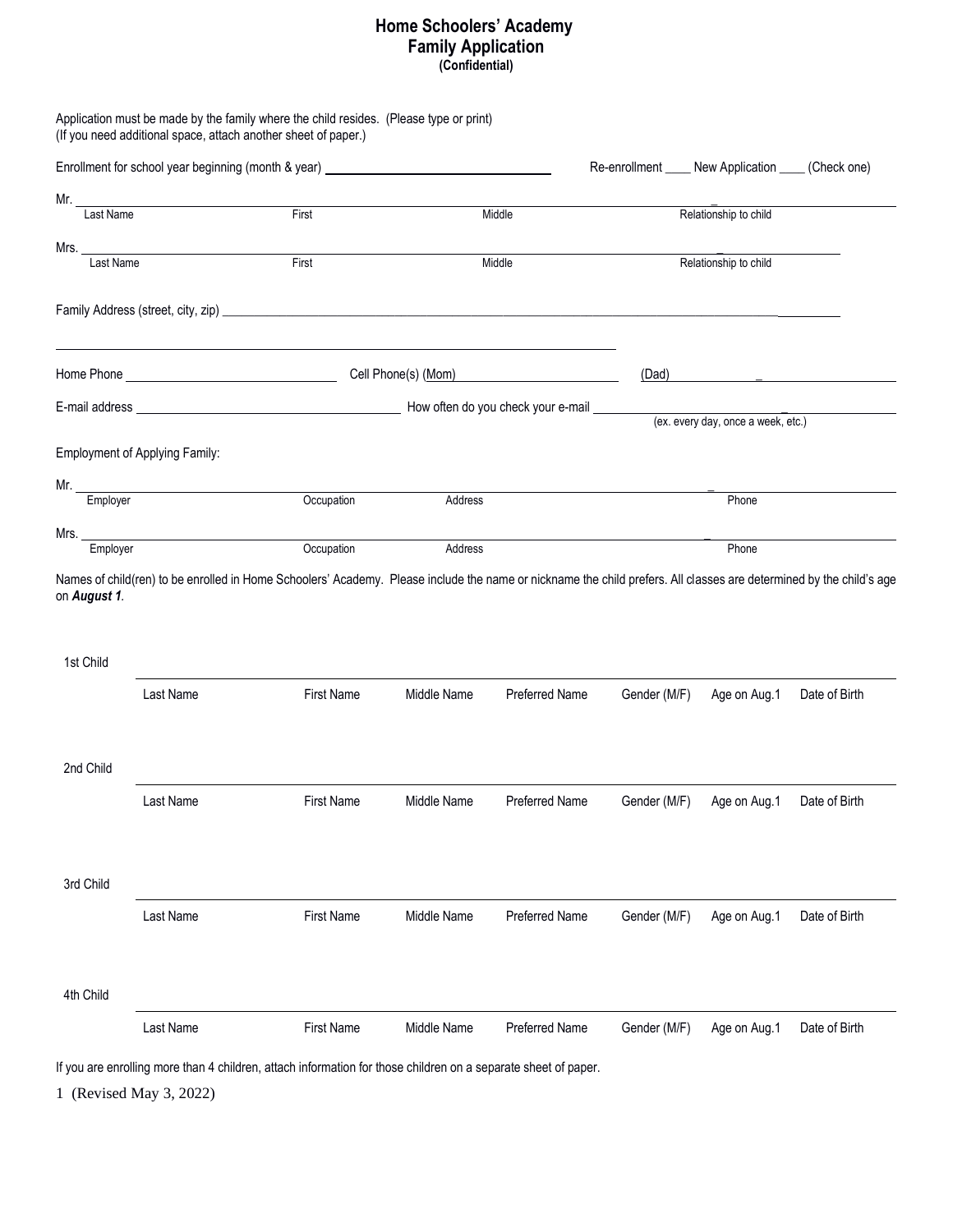Names & Ages of Nursery-aged Children. Childcare will be available each week for our staff and parent workers..

|                                                                     | Who referred you to Home Schoolers' Academy? Notice that the control of the control of the control of the control of the control of the control of the control of the control of the control of the control of the control of |           |                                      |       |  |  |  |
|---------------------------------------------------------------------|-------------------------------------------------------------------------------------------------------------------------------------------------------------------------------------------------------------------------------|-----------|--------------------------------------|-------|--|--|--|
| What are your goals for your child(ren) at Home Schoolers' Academy. |                                                                                                                                                                                                                               |           |                                      |       |  |  |  |
|                                                                     | Have any of your children been suspended or expelled from public or private school? ________ Yes ________ No                                                                                                                  |           |                                      |       |  |  |  |
|                                                                     | If Yes, please describe the situation that led to suspension or expulsion.                                                                                                                                                    |           |                                      |       |  |  |  |
| <b>Christian Faith</b>                                              |                                                                                                                                                                                                                               |           |                                      |       |  |  |  |
|                                                                     | Have you professed faith in Jesus Christ as your personal Lord and Savior? _________Yes ____________No                                                                                                                        |           |                                      |       |  |  |  |
|                                                                     | Do you believe that the Holy Bible is the only inspired and infallible Word of God and that there are no other inspired Scriptures? _______Yes ______No                                                                       |           |                                      |       |  |  |  |
|                                                                     | I unequivocally agree with the Academy's Doctrinal Statement (see Parent and Student Handbook) _____ Yes __________No                                                                                                         |           |                                      |       |  |  |  |
|                                                                     |                                                                                                                                                                                                                               |           |                                      |       |  |  |  |
|                                                                     | Do you attend church? ___ Yes ___ No If "Yes", do you attend:                                                                                                                                                                 | Regularly | Not Regularly<br>Seldom (Circle one) |       |  |  |  |
| If no, please explain the situation.                                |                                                                                                                                                                                                                               |           |                                      |       |  |  |  |
|                                                                     |                                                                                                                                                                                                                               |           |                                      |       |  |  |  |
|                                                                     |                                                                                                                                                                                                                               |           |                                      |       |  |  |  |
| Church Name                                                         | Address                                                                                                                                                                                                                       | Phone     | Pastor's Name                        | Phone |  |  |  |
| <b>Signatures</b><br>Mr.                                            | Date                                                                                                                                                                                                                          | Mrs.      |                                      | Date  |  |  |  |
| <b>Parent Worker Information</b>                                    |                                                                                                                                                                                                                               |           |                                      |       |  |  |  |

Are you interested in a position as an Assistant \_\_\_\_\_\_\_\_\_\_\_

Assistants work every week in exchange for tuition credit. A limited number of positions are available. Preferred age group(s) \_\_\_\_\_\_\_\_\_\_\_\_\_\_\_\_\_\_\_\_\_\_\_\_\_\_\_\_\_\_\_\_\_

2 (Revised May 3, 2022)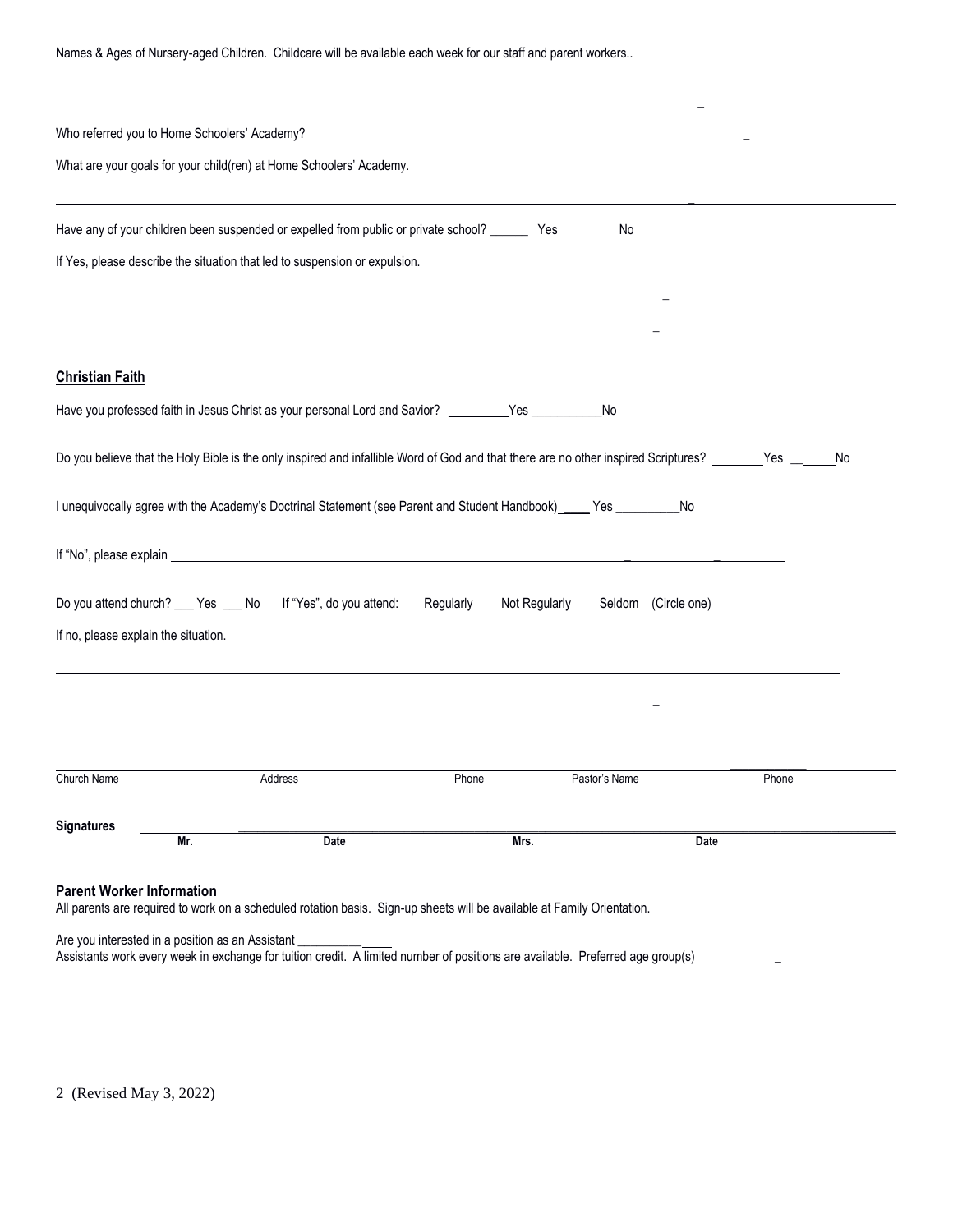| Health Form (If you are enrolling more than 4 children or need additional space, attach information on a separate sheet of paper.)                         |
|------------------------------------------------------------------------------------------------------------------------------------------------------------|
|                                                                                                                                                            |
|                                                                                                                                                            |
| List medication(s) taken for each health problem. Give the name of the drug, dosage, frequency, and how administered (by mouth, inhaler, eye drops, etc.). |
|                                                                                                                                                            |
|                                                                                                                                                            |
| List any other special needs (such as physical, mental, or emotional) that we should be aware of to better assist you?                                     |
|                                                                                                                                                            |
|                                                                                                                                                            |
|                                                                                                                                                            |
| List medication(s) taken for each health problem. Give the name of the drug, dosage, frequency, and how administered (by mouth, inhaler, eye drops, etc.)  |
|                                                                                                                                                            |
|                                                                                                                                                            |
| List any other special needs (such as physical, mental, or emotional) that we should be aware of to better assist you?                                     |
|                                                                                                                                                            |
| 3rd Child's Name __                                                                                                                                        |
|                                                                                                                                                            |
| List medication(s) taken for each health problem. Give the name of the drug, dosage, frequency, and how administered (by mouth, inhaler, eye drops, etc.)  |
|                                                                                                                                                            |
|                                                                                                                                                            |
| List any other special needs (such as physical, mental, or emotional) that we should be aware of to better assist you?                                     |
|                                                                                                                                                            |

\_

3 (Revised May 3, 2022)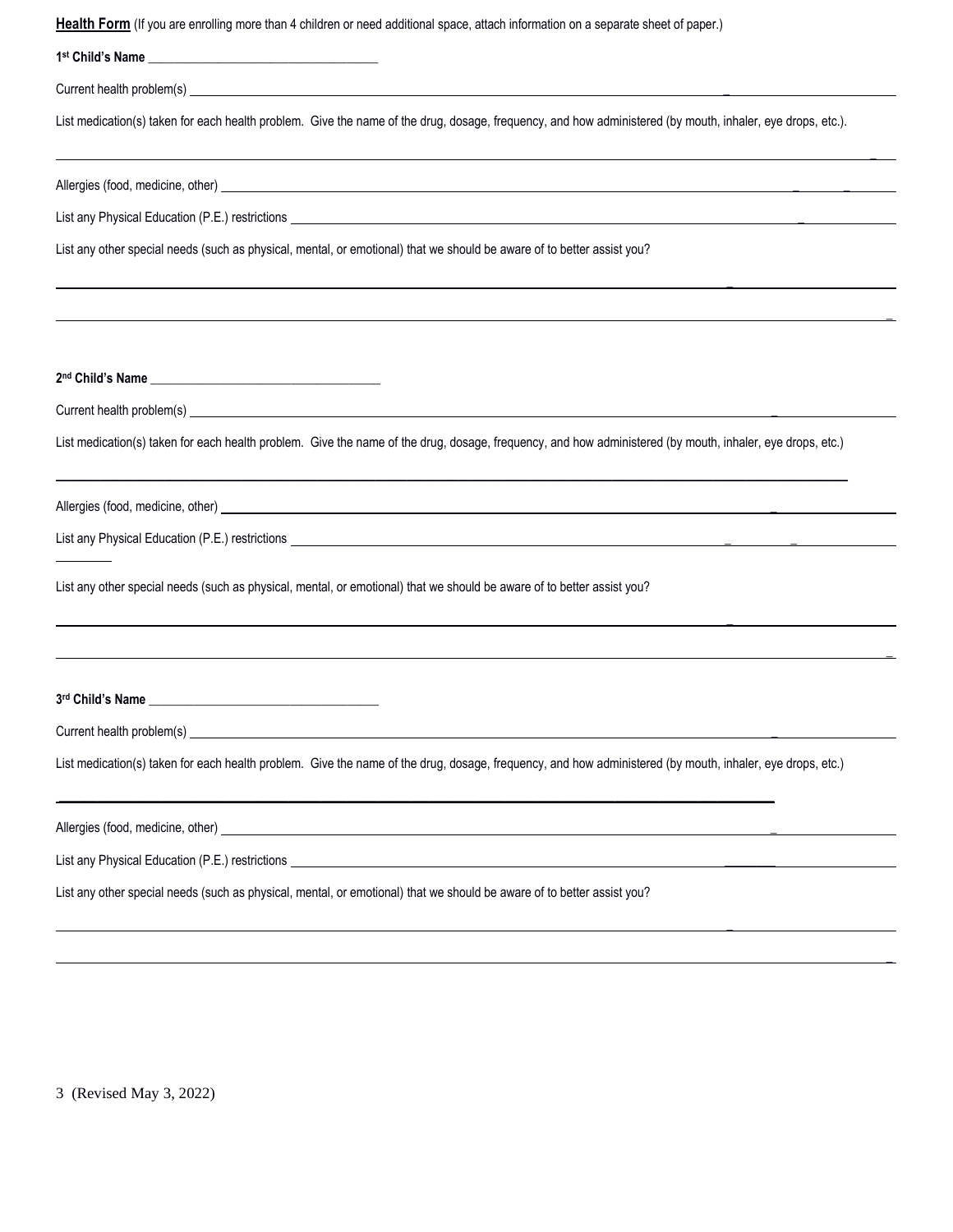**4 th Child's Name** \_\_\_\_\_\_\_\_\_\_\_\_\_\_\_\_\_\_\_\_\_\_\_\_\_\_\_\_\_\_\_\_\_\_\_\_ Current health problem(s) \_ List medication(s) taken for each health problem. Give the name of the drug, dosage, frequency, and how administered (by mouth, inhaler, eye drops, etc.) \_\_\_\_\_\_\_\_\_\_\_\_\_\_\_\_\_\_\_\_\_\_\_\_\_\_\_\_\_\_\_\_\_\_\_\_\_\_\_\_\_\_\_\_\_\_\_\_\_\_\_\_\_\_\_\_\_\_\_\_\_\_\_\_\_\_\_\_\_\_\_\_\_\_\_\_\_\_\_\_\_\_\_\_\_\_\_\_\_\_\_\_\_\_\_\_\_\_\_\_\_\_\_\_\_\_\_\_\_\_\_\_ Allergies (food, medicine, other) \_ List any Physical Education (P.E.) restrictions List any other special needs (such as physical, mental, or emotional) that we should be aware of to better assist you? \_ \_ **Physician Physician Contact person in an emergency** (if unable to reach parents) **\_\_\_\_\_\_\_\_\_\_\_\_\_\_\_\_\_\_\_\_\_\_\_\_\_\_\_\_\_\_\_\_\_\_\_\_\_\_\_\_\_\_\_\_\_\_\_\_\_\_\_\_\_\_\_\_ \_**  Name **Name Relationship Phone Phone Name** Name **Relationship** Relationship Phone **Hospital** (For Insurance Purposes) \_ **Emergency Medical Release** In the event my child(ren) is/are seriously injured or seriously ill and Academy personnel are unable to notify me by telephone, they have permission to secure medical services for my child(ren). I also understand that I will be responsible for the cost of all such medical services.  **\_ Parent's or Guardian's signature <br>
<b>Date Student Contract** (Please make a photocopy of this contract if you would like it for your records.) I have read the Home Schoolers' Academy Parent and Student Handbook or have had it read to me. I have discussed it with my parents and I understand what is required of me. I understand that I am responsible for making all effort to honor and obey the policies and the rules of conduct. I understand that I am accountable for my conduct and that there are consequences for the way I behave at Home Schoolers' Academy. When I do not follow the rules, I will be subject to disciplinary action as described in the Home Schoolers' Academy Parent and Student Handbook. When I conduct myself in a way that shows love for God and others, I give myself and my classmates the opportunity to make new friends and learn new skills. **Signatures** (for additional children have them sign on an additional sheet and attach)  Date **1st Child** 2nd Child **3rd Child\_\_\_\_\_\_\_\_\_\_\_\_\_\_\_\_\_\_\_\_\_\_\_\_\_\_\_\_\_\_\_\_\_\_\_\_Date\_\_\_\_\_\_\_\_\_\_\_\_\_\_\_\_\_\_ 4th Child\_\_\_\_\_\_\_\_\_\_\_\_\_\_\_\_\_\_\_\_\_\_\_\_\_\_\_\_\_\_\_\_\_Date\_\_\_\_\_\_\_\_\_\_\_\_\_\_\_ Parent Contract** As parent(s) of the student(s) above, we have reviewed the Home Schoolers' Academy Parent and Student Handbook thoroughly with our child(ren) and have clarified all questions raised. We have endeavored to help our child(ren) understand the seriousness of making a commitment and honoring his/her word. We will abide by the principles, practices, and educational policies of the Academy as set forth in the HSA Handbook. We will support those in authority over our child(ren) at the Academy. We hereby invest authority in HSA to discipline our child(ren) as necessary according to policies stated within the HSA Handbook. We pledge our support to Home Schoolers' Academy through praying for its programs and by paying the tuition payments regularly and on time.

| əlullatul es |    |      |     |      |
|--------------|----|------|-----|------|
|              | Mr | Date | Mrs | Date |

4 (Revised May 3, 2022)

**Signatures**